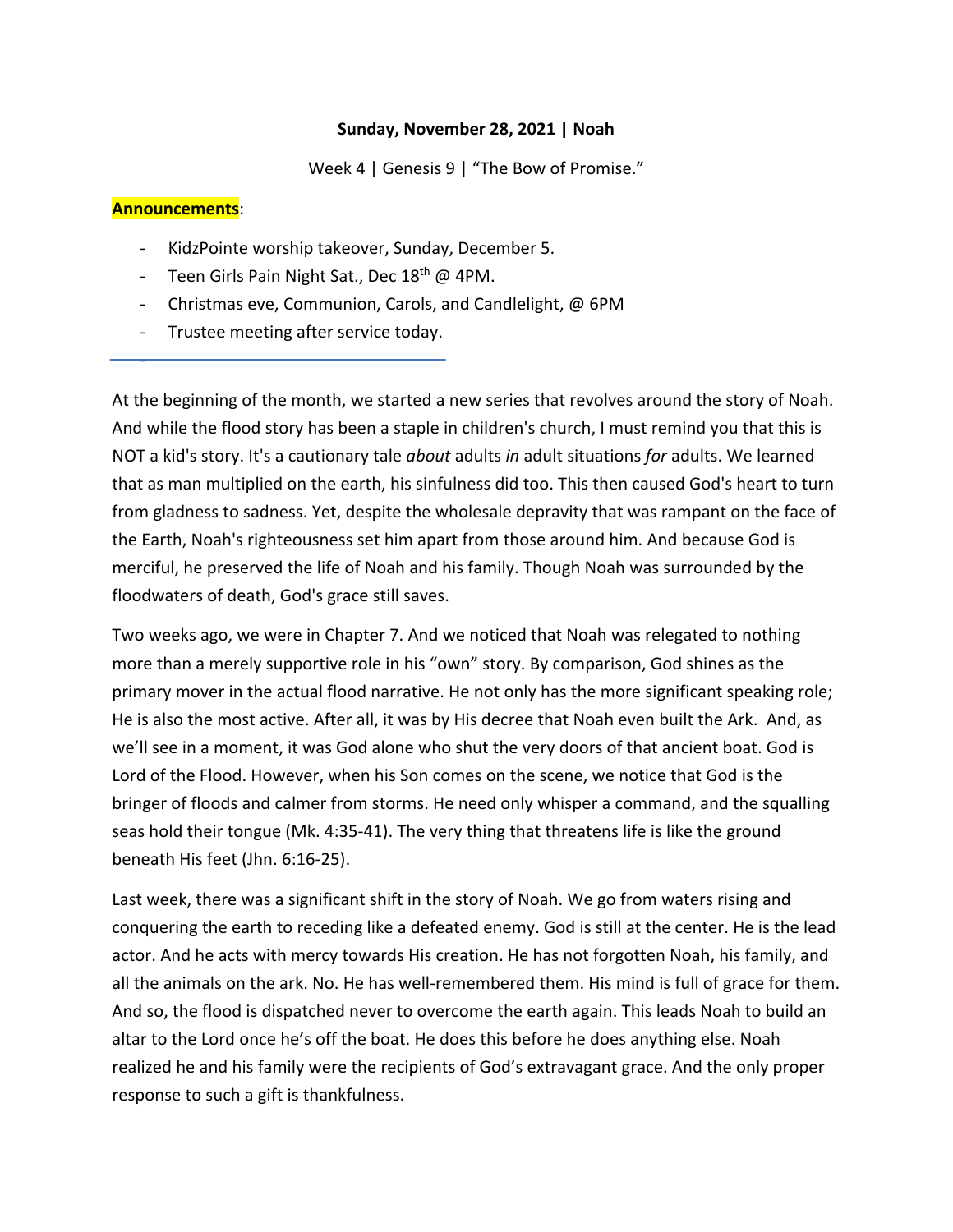As I've said from the beginning, this is not a children's story. And that principle is best illustrated by this chapter. So, fair warning to my parents, their message may not be suitable for a younger audience. However, let me assure you, while we will not be shy when it comes to uncomfortable situations, we will be delicate with how we approach them.

# **READ**: Genesis 9 (ESV)

**<sup>1</sup>**And God blessed Noah and his sons and said to them, "Be fruitful and multiply and fill the earth. **<sup>2</sup>** The fear of you and the dread of you shall be upon every beast of the earth and upon every bird of the heavens, upon everything that creeps on the ground and all the fish of the sea. Into your hand they are delivered. **<sup>3</sup>** Every moving thing that lives shall be food for you. And as I gave you the green plants, I give you everything. **<sup>4</sup>** But you shall not eat flesh with its life, that is, its blood. **<sup>5</sup>** And for your lifeblood I will require a reckoning: from every beast I will require it and from man. From his fellow man I will require a reckoning for the life of man. **<sup>6</sup>** Whoever sheds the blood of man, by man shall his blood be shed, for God made man in his own image. **<sup>7</sup>** And you, be fruitful and multiply, increase greatly on the earth and multiply in it."

**<sup>8</sup>** Then God said to Noah and to his sons with him, **<sup>9</sup>** "Behold, I establish my covenant with you and your offspring after you, **<sup>10</sup>** and with every living creature that is with you, the birds, the livestock, and every beast of the earth with you, as many as came out of the ark; it is for every beast of the earth. **<sup>11</sup>** I establish my covenant with you, that never again shall all flesh be cut off by the waters of the flood, and never again shall there be a flood to destroy the earth." **<sup>12</sup>** And God said, "This is the sign of the covenant that I make between me and you and every living creature that is with you, for all future generations: **<sup>13</sup>** I have set my bow in the cloud, and it shall be a sign of the covenant between me and the earth. **<sup>14</sup>** When I bring clouds over the earth and the bow is seen in the clouds, **<sup>15</sup>** I will remember my covenant that is between me and you and every living creature of all flesh. And the waters shall never again become a flood to destroy all flesh. **<sup>16</sup>** When the bow is in the clouds, I will see it and remember the everlasting covenant between God and every living creature of all flesh that is on the earth." **<sup>17</sup>**God said to Noah, "This is the sign of the covenant that I have established between me and all flesh that is on the earth."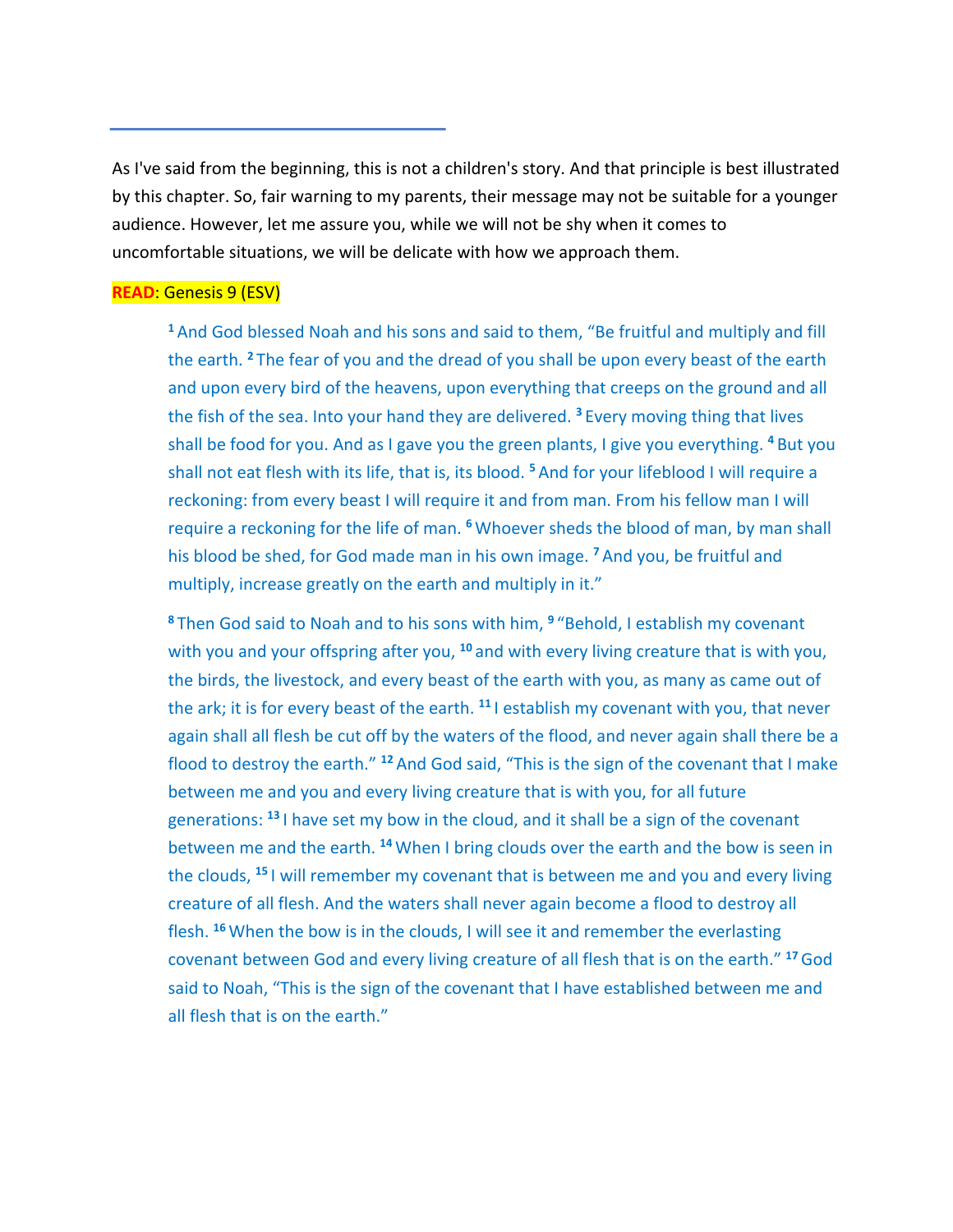**<sup>18</sup>** The sons of Noah who went forth from the ark were Shem, Ham, and Japheth. (Ham was the father of Canaan.) **<sup>19</sup>** These three were the sons of Noah, and from these, the people of the whole earth were dispersed.

**<sup>20</sup>**Noah began to be a man of the soil, and he planted a vineyard. **<sup>21</sup>**He drank of the wine and became drunk and lay uncovered in his tent.**<sup>22</sup>** And Ham, the father of Canaan, saw the nakedness of his father and told his two brothers outside. **<sup>23</sup>** Then Shem and Japheth took a garment, laid it on both their shoulders, and walked backward and covered the nakedness of their father. Their faces were turned backward, and they did not see their father's nakedness. **<sup>24</sup>** When Noah awoke from his wine and knew what his youngest son had done to him, **<sup>25</sup>** he said, "Cursed be Canaan; a servant of servants shall he be to his brothers." **<sup>26</sup>**He also said, "Blessed be the Lord, the God of Shem; and let Canaan be his servant. **<sup>27</sup>** May God enlarge Japheth, and let him dwell in the tents of Shem, and let Canaan be his servant."

**<sup>28</sup>** After the flood Noah lived 350 years. **<sup>29</sup>** All the days of Noah were 950 years, and he died.

Two figures feature prominently in this chapter. Unsurprisingly, the first is God. Whereas the second is Noah. This is a little shocking, given the rest of the story. For the first time in his own story, Noah speaks. Sadly, though, what he says and why he says it doesn't bode well for the human race. However, comparing what God says to what Noah says gives us a powerful lesson about the differences between the human and the divine.

# **i. God's Blessing**

"Be fruitful and multiply and fill the earth."

"The fear of you and the dread of you shall be upon every beast of the earth…."

"Every moving thing that lives shall be food for you."

"But you shall not eat flesh with its life, that is, its blood."

"Whoever sheds the blood of man, by man shall his blood be shed, for God made man in his own image."

There are a few parallels between God's words here and those in Gen. 1-2. For instance, God restates the command he first gave to Adam and Eve when he says to Noah and his family, "Be fruitful and multiply." What's more, humanity's headship in creation is reaffirmed. However, there are some significant changes: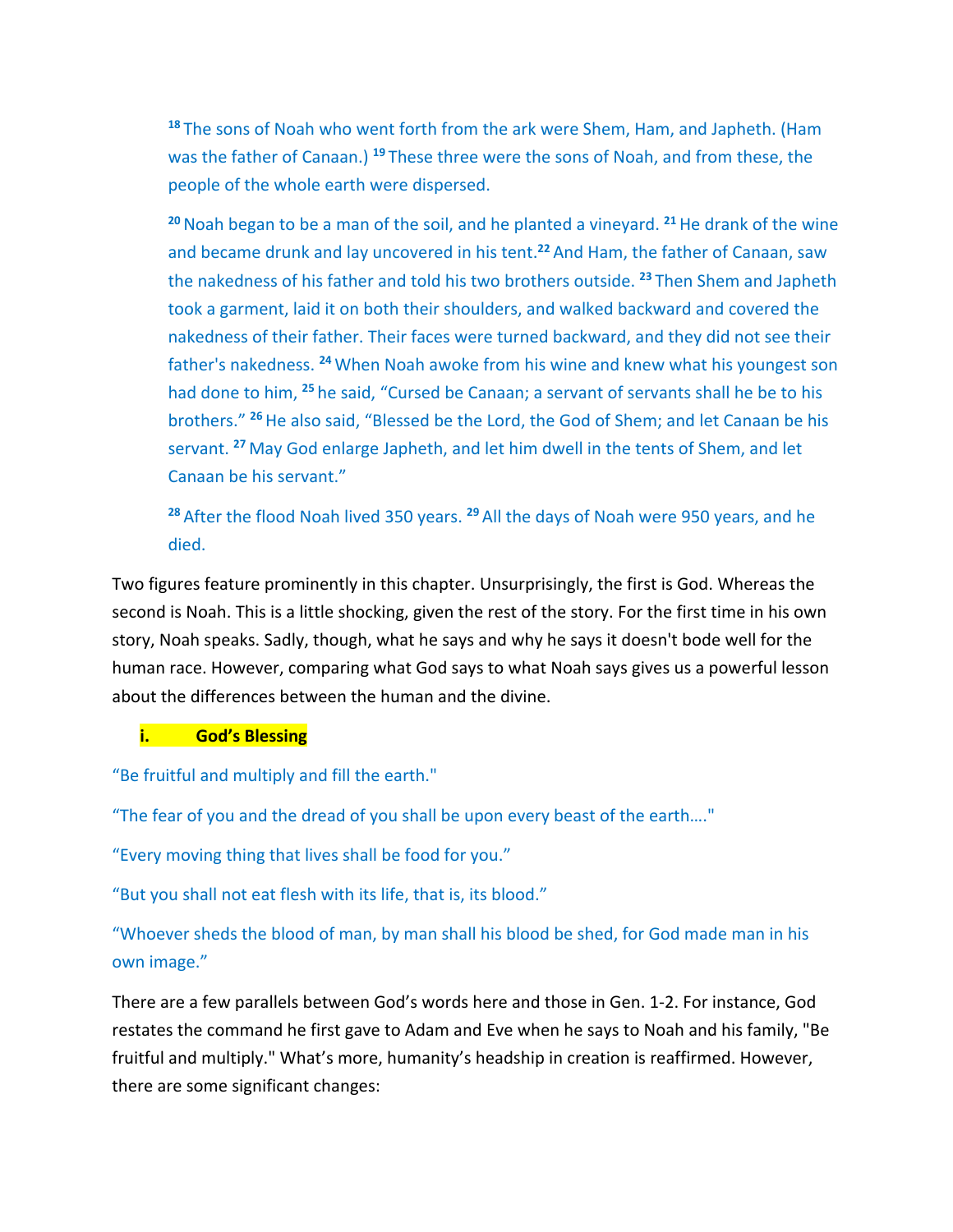First, unlike before, animal-kind will be given a "fear" and "dread" of mankind so that they will actively avoid human beings.

Secondly, whereas before the flood, man was a vegetarian; now, after the flood, man is permitted to eat animals for sustenance. This change is not without some rules, however. Should man kill an animal to eat, they must first drain it of blood. The blood was symbolic of lifeforce, as if one were to lose too much of it, life would be no more. This is why most cultic religions had a practice where they consumed blood in one way or another. God would have his followers act differently. In fact, the Israelite's insistence on draining the blood from an animal before consuming it sets them apart from all of the other people groups at that time.

And, lastly, along with forbidding one to drink blood, God also outlawed murder and instituted capital punishment. Now, it sounds bizarre for me to point that out. After all, how could murder ever be legal? But, do not forget, the entire reason for God bringing the flood in the first place was because of man's sinfulness, and, particularly, the kind of sinfulness that tended toward violence (cf. Gen. 6:11-13). God wants to prevent the world from getting to the same place before the flood. So, he endowed mankind with the right to take the life of those who've murdered another life. Murder is so reprehensible to God that he will not abide it. In His eyes, every life has been stamped with His image. And anyone who intentionally kills someone else is attacking the very visage of God.

God blesses humanity once again and sets them on the right path. But we don't have to go far in the story to see that history has a way of repeating itself.

# **ii. Noah's Cursing**

Again, just as there are parallels between God's words in Gen. 9 with those in Gen. 1-2, there are parallels between the actions of Adam with those of Noah. Even though the world has been reset, humanity is still just as broken after the flood as before it. The flood was brought to bear on the world precisely because of man's sinfulness violence. And while it undoubtedly stemmed the symptom, the root cause of that violence still festers. After all, even though mankind's sinfulness was all but washed away, the remnants of humanity—i.e., Noah and his family—still had sinful hearts. Even a flood of global proportions did little to wash even their souls clean.

Now, it must be pointed out that this last scene leaves us with far more questions than answers.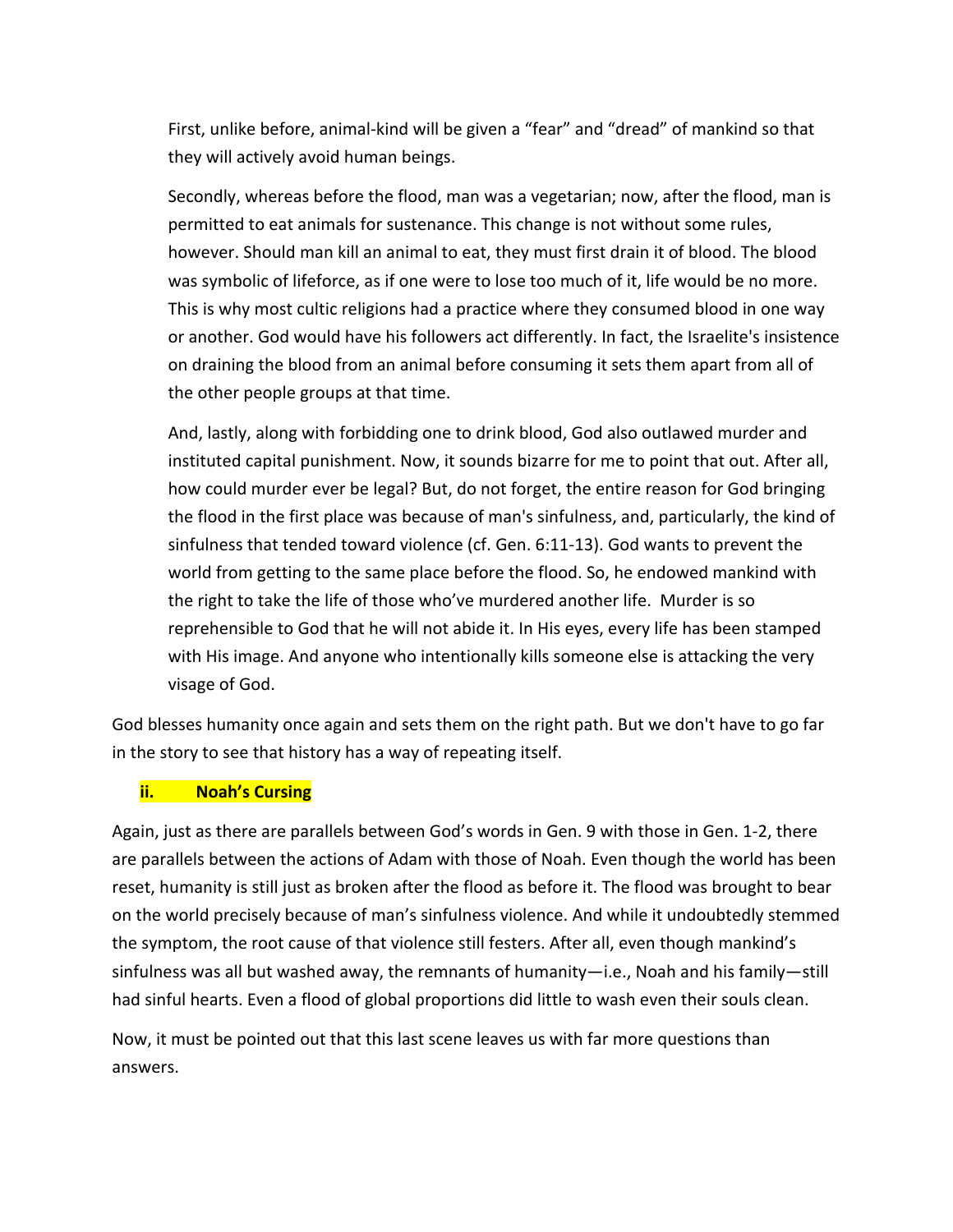For instance, was Noah the first to make wine, or was he simply the first to do so after the flood? If he was the first to make wine, then we shouldn't be surprised that he also became inebriated as he didn't know how the wine would affect him and, hence, we shouldn't be so hasty to judge his drunkenness. However, if he was simply reviving a practice from before the flood, he would've known wine's effects, and so we might rightly judge Noah for his lack of restraint.

And what of Ham's actions? All we're told is that Ham saw his father's nakedness and then went and told his brothers about it. Should we judge Ham for his voyeurism, or does the phrase "saw the nakedness of his father" imply something more? Does Noah's reaction suggest something else happened in the tent? We know that the words "to see" someone nakedness is sometimes used as a euphemism in a few places in Scripture (cf. Lev. 18:6-19; 20:11, 17-21; Ezek. 16:36-37). Could Ham's action be far more egregious than spying on his father and spreading Noah's humiliation to others? If there was something more than seeing and telling, this would undoubtedly explain Noah's reaction. After all, Noah is so upset by Ham's actions that he curses his own grandson, Canaan, to a life of servitude? If Ham is the offender, why does Noah curse Ham's son and not Ham himself?

Or, is Ham guilty of a lack of modesty, failing to cover his father, and shamelessly spreading his father's embarrassment to his brothers? That would be the most natural reading of the text. And, to a non-western audience, respect for one's parents was paramount. In fact, the very first commandment that was to govern man's relationship with others was "honor your father and your mother" (cf. Ex. 20:12). Hence, while to us it may seem like Ham's crimes did not fit the punishment, in reality, Noah was perfectly within the bounds of what's thought to be reasonable. What's more, Shem and Japheth go to great lengths to not even glimpse their father's indecent state. Thus, the immediate context seems to push against the metaphorical usage of the term "see." And, historically, this is the view held by the majority of interpreters.

While there is no shortage of theologians who've presented answers to these questions, the reality is that the text itself has been left purposefully ambiguous. We cannot say with 100% confidence precisely what happened. But that doesn't mean we are left with no conclusions about this scene. If anything, Noah's drunkenness at the end of the story is an excellent reminder that good men are still flawed men. Even the best of us is born with defects. None are exempt from sin's effect. In Gen. 3, sin not only breaks fellowship between the creature and the Creator, but it also strains the marriage between man and wife. In Gen. 4, sin ruptures the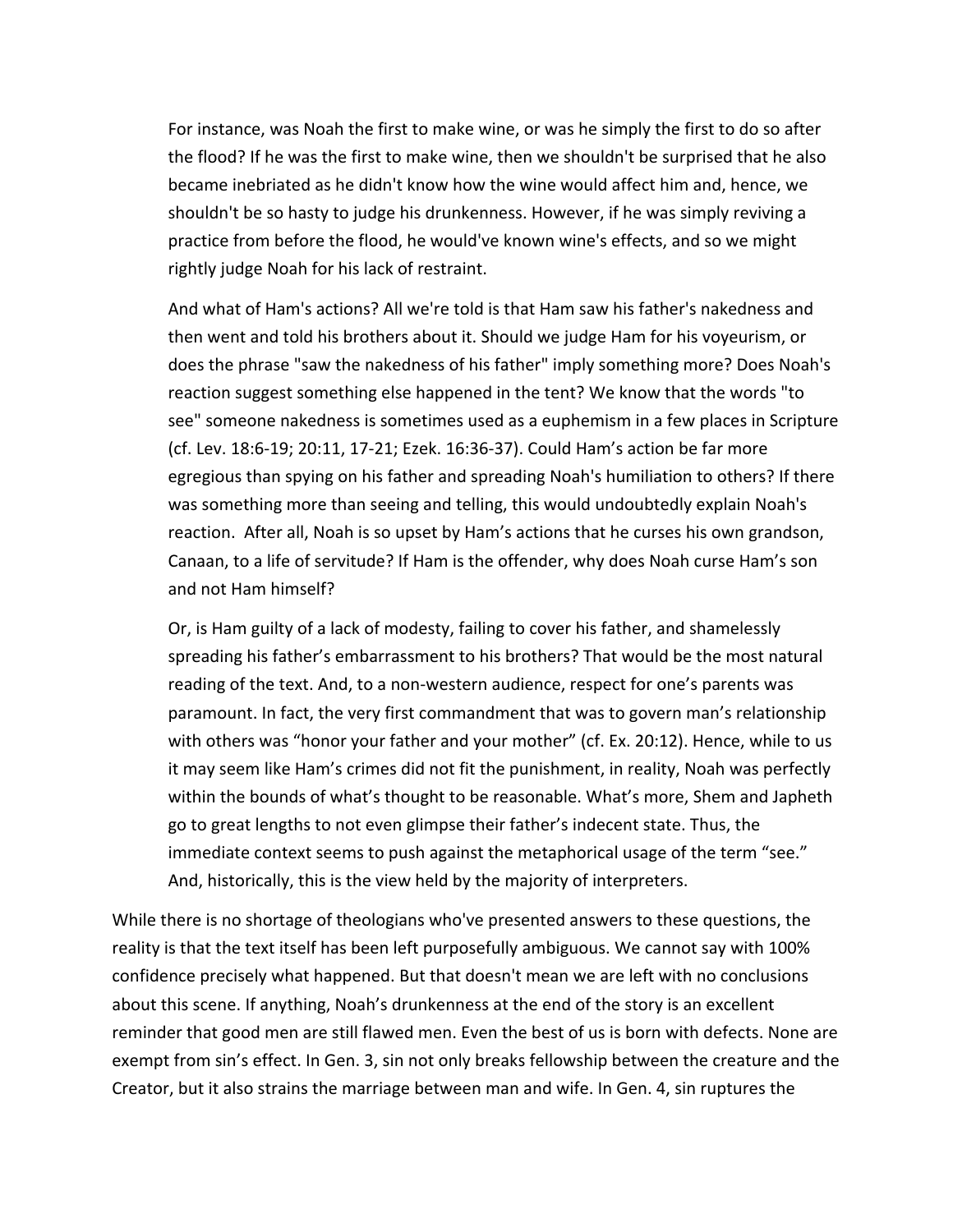friendship between brother and brother. And, here, in Gen. 9, we find, once again, that sin breaks down the relationship between father and son. The Chapter begins with a fresh start but ends on a sour note. It leaves us wanting something more than a Noah and his ark. And thankfully, we do have that something more, or, I should, someone more: Jesus Christ.

#### **So, what's the takeaway?**

#### **READ**: Genesis 9:12-13 (ESV)

**<sup>12</sup>** And God said, "This is the sign of the covenant that I make between me and you and every living creature that is with you, for all future generations: **<sup>13</sup>** I have set my **bow** in the cloud, and it shall be a sign of the covenant between me and the earth.

Interestingly, the bow was a weapon of war. Here, God takes a symbol of military prowess and transforms it into a symbol of extravagant grace. It changes the bow into a rainbow. God turns weapons of warfare into symbols of peace.

### **READ**: Matthew 16:24-28 (ESV)

**<sup>24</sup>** Then Jesus told his disciples, "If anyone would come after me, let him deny himself and take up his cross and follow me. **<sup>25</sup>** For whoever would save his life will lose it, but whoever loses his life for my sake will find it. **<sup>26</sup>** For what will it profit a man if he gains the whole world and forfeits his soul? Or what shall a man give in return for his soul? **<sup>27</sup>** For the Son of Man is going to come with his angels in the glory of his Father, and then he will repay each person according to what he has done. **<sup>28</sup>** Truly, I say to you, there are some standing here who will not taste death until they see the Son of Man coming in his kingdom."

Just as man once looked to a rainbow to be reminded of God's extravagant grace, man looks to the cross to be reminded of God's extravagant grace. But, unlike the flood which came, went, and will never come again; Jesus came, went, and is coming again. When he came the first time, he came as the Prince of Peace, but he will come as a conquering King when He comes again. And only those who've forfeited their lives at the foot of a wooden cross will be saved. Like the bow, the cross was once an instrument of killing, but it is now an instrument of saving. All who run to it are giving away their lives to God, true, but they are also saving their lives in the process. Thus, whether it is a bow or a cross, God turns a weapon of warfare into a symbol of peace.